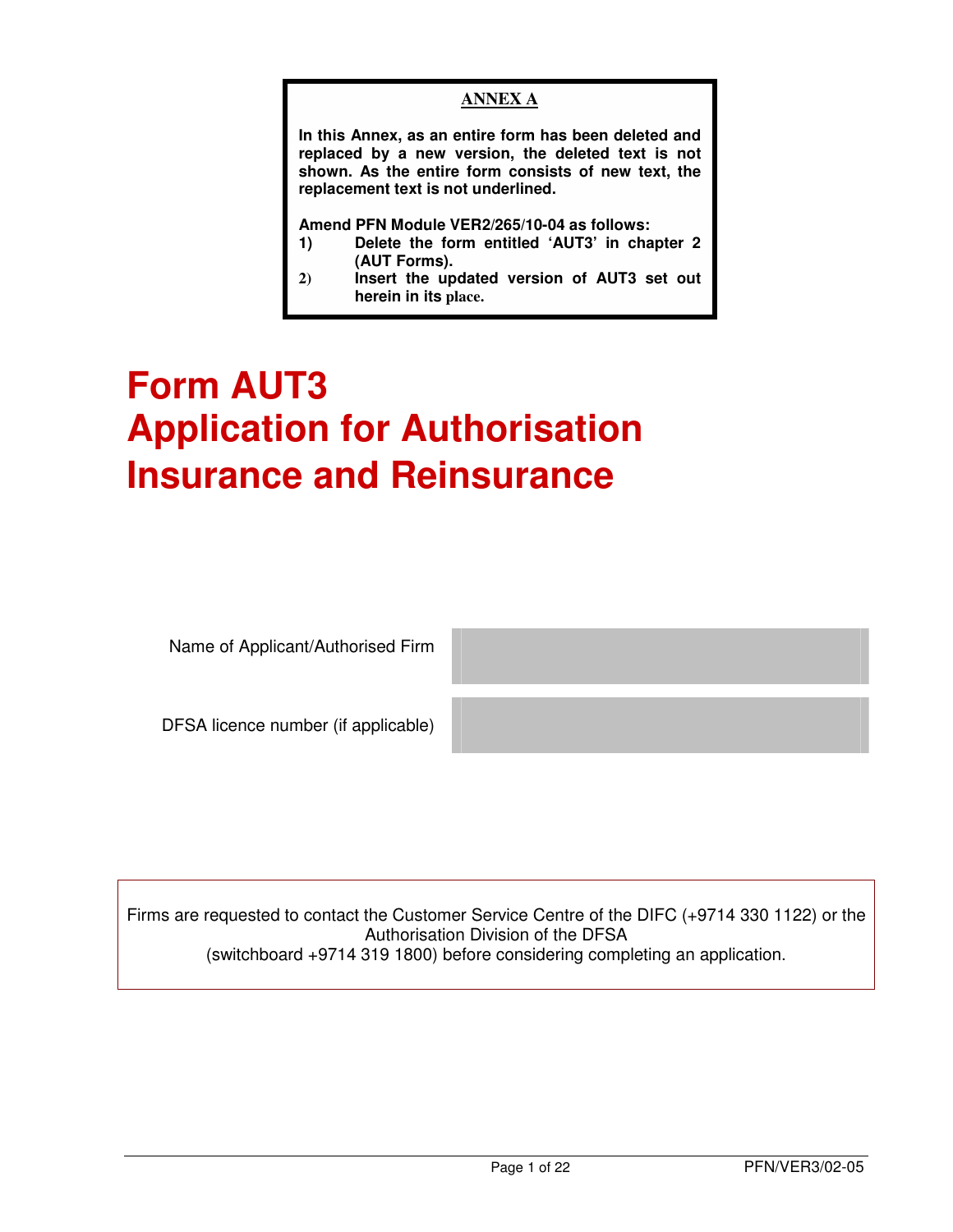# **Purpose of this form**

This form must be submitted by a Person applying for authorisation to conduct Insurance Business in or from the DIFC. An application must be submitted in relation to one or more Financial Services defined in the GEN module of the DFSA Rulebook.

This form has been designed to assist the DFSA in identifying the Financial Services for which authorisation is being sought and to understand how those activities will be carried on. The Applicant will need to satisfy the DFSA that, *inter alia*, sufficient financial resources, appropriate personnel, and adequate systems and internal controls have been developed in relation to the Financial Services to be carried on.

In some cases the DFSA may require additional information in order to complete the processing of this application. If this is necessary the DFSA will contact the individual identified in form AUT1 (Core Information) section 1.10.

## **Contents**

This form consists of five sections:

- 1. General Information
- 2. Insurance & Reinsurance
- 3. Captive Insurer Information
- 4. Protected Cell Company Information
- 5. Declaration

# **Notes for completing this form**

- All Applicants must complete Section 1 and Section 5.
- Unless otherwise specified, 'Applicant' refers to the entity for which authorisation is being sought.
- Defined terms are identified throughout this form by the capitalisation of the initial letter of a word or phrase and are defined in the Glossary module (GLO) of the DFSA Rulebook.
- Prior to completion of this form, the Applicant is strongly urged to read the guidelines in form AUT8 in order to ensure appropriate information is provided to the DFSA.
- Questions must be fully answered and the use of abbreviations should be avoided.
- Do not leave any questions blank if a question is not applicable, this should be indicated in the response section.
- Answers must be typed and the form must be signed by a Director/Partner of the Applicant.
- Unless otherwise specified, in the case of applications made in respect of branches, the questions must be answered in the context of the Branch operations in the DIFC.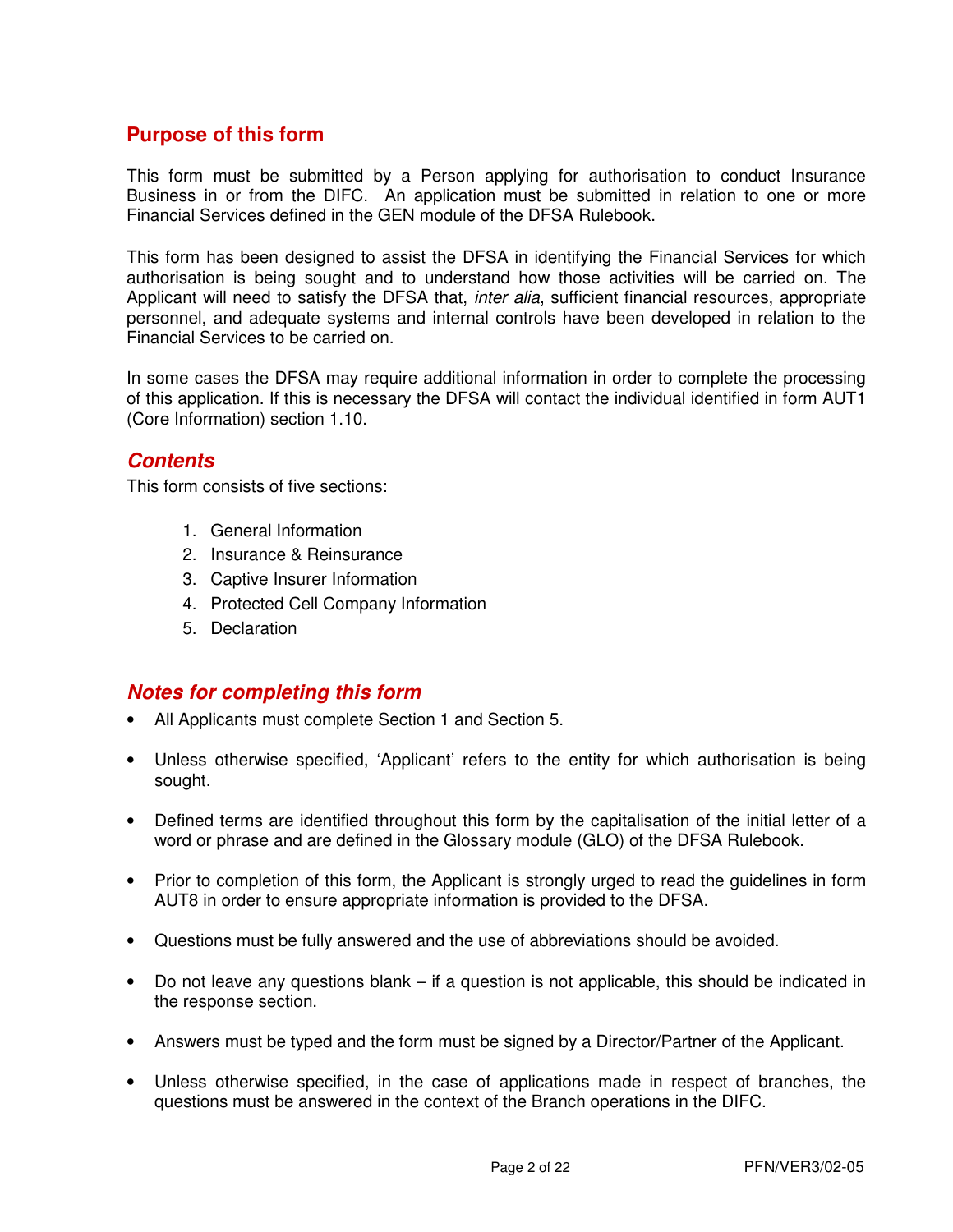## **1 GENERAL INFORMATION**

#### **1.1 About the Applicant's Proposed Business**

1.1.1 Please indicate the type of business activity the Applicant intends to conduct.

#### Tick as required.



#### **1.2 Professional Services**

1.2.1 Does the Applicant intend to use an actuary? No No Yes No No

#### If "YES" please provide details of the actuary:

| 1.2.2  | Name of actuarial firm                                                             |  |
|--------|------------------------------------------------------------------------------------|--|
| 1.2.3  | Address                                                                            |  |
| 1.2.4  | Contact person at actuarial firm                                                   |  |
| 1.2.5  | Contact details:<br>Telephone                                                      |  |
|        | Fax                                                                                |  |
|        | E-mail                                                                             |  |
| 1.2.6  | If the actuary is a member of a professional<br>association state which one.       |  |
| 1.2.7  | Name of the individual who will oversee relationship<br>with the actuary.          |  |
| 1.2.8  | Has the actuarial firm already been appointed? If so,<br>on what date?             |  |
| 1.2.9  | What is the scope of the actuary's engagement?                                     |  |
| 1.2.10 | How and why did the Applicant decide to appoint this<br>particular actuarial firm? |  |

1.2.11 Has the Applicant satisfied itself as to the professionalism, integrity and overall suitability of the actuarial firm to perform the functions that it has been engaged to perform?

Yes No

**Please attach details of any due diligence or research or any other information that was taken into consideration before making this appointment.**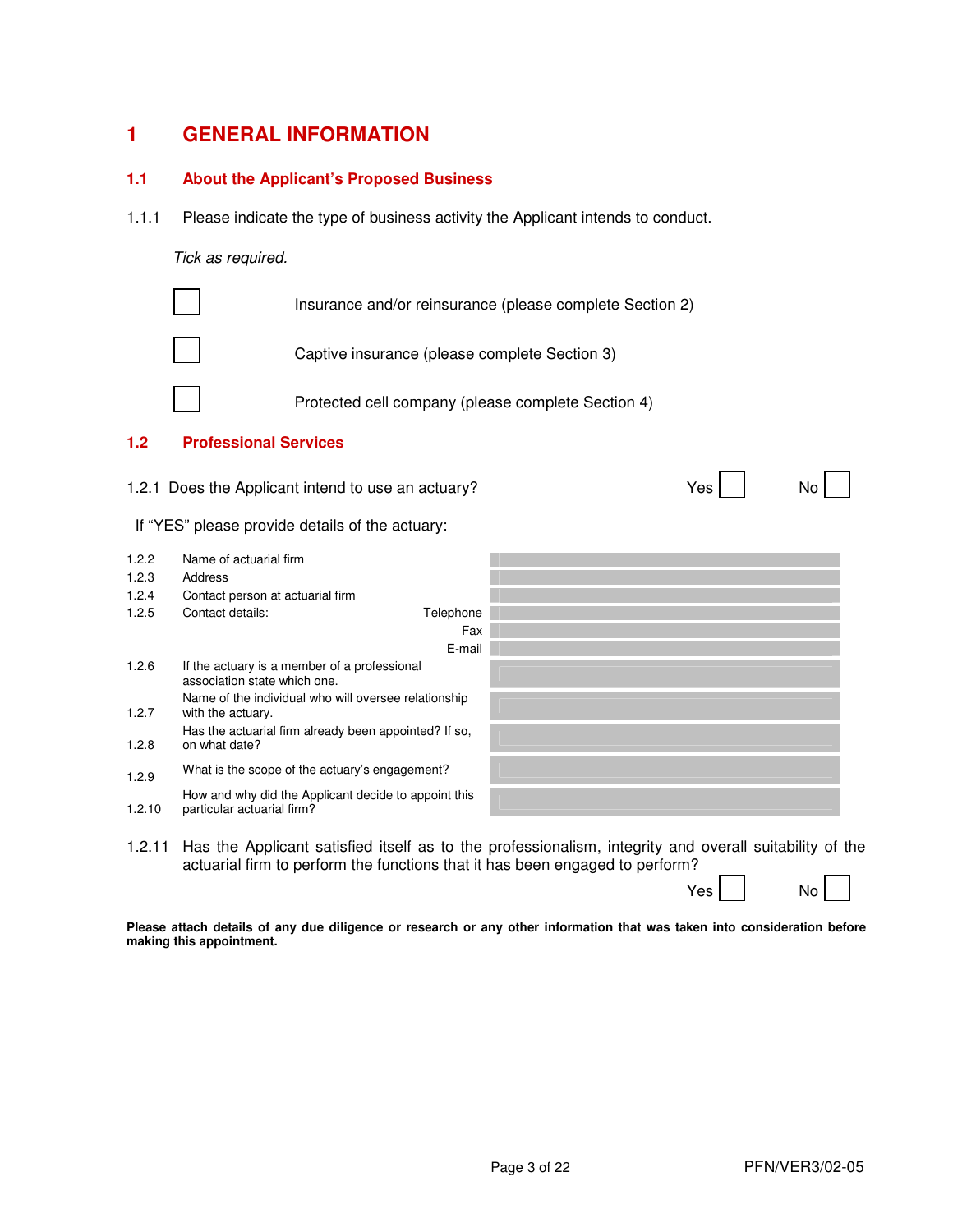# **2 APPLICATION FOR AUTHORISATION: INSURANCE & REINSURANCE**

#### **Notes for completing this section**

- An applicant wishing to conduct business as an Insurer or reinsurer within a conventional company structure should complete this section. An applicant wishing to conduct business as a Protected Cell Company should instead complete Section 4. An applicant wishing to conduct business as a captive Insurer should instead complete Section 3.
- To the extent that information on the business to be undertaken has been included in the business plan submitted in response to question 3.7 of the Core Information Form (AUT 1), it need not be repeated here.

#### **2.1 Background**

2.1.1 Explain below what experience, if any, the Applicant has in carrying on the proposed business either in Dubai or in other jurisdictions. If the business is/was regulated, state by which Financial Services Regulator. Note that if the Applicant is applying as a branch, details should also be provided about the Applicant's head office as well.

#### **2.2 Business Profile**

2.2.1 Provide an overview of the Financial Services that the Applicant intends to undertake.

**Please attach a transaction process flowchart for the Financial Services that the Applicant intends to pursue identifying clients, counterparties, service providers and the flow of funds, assets and confirmations.**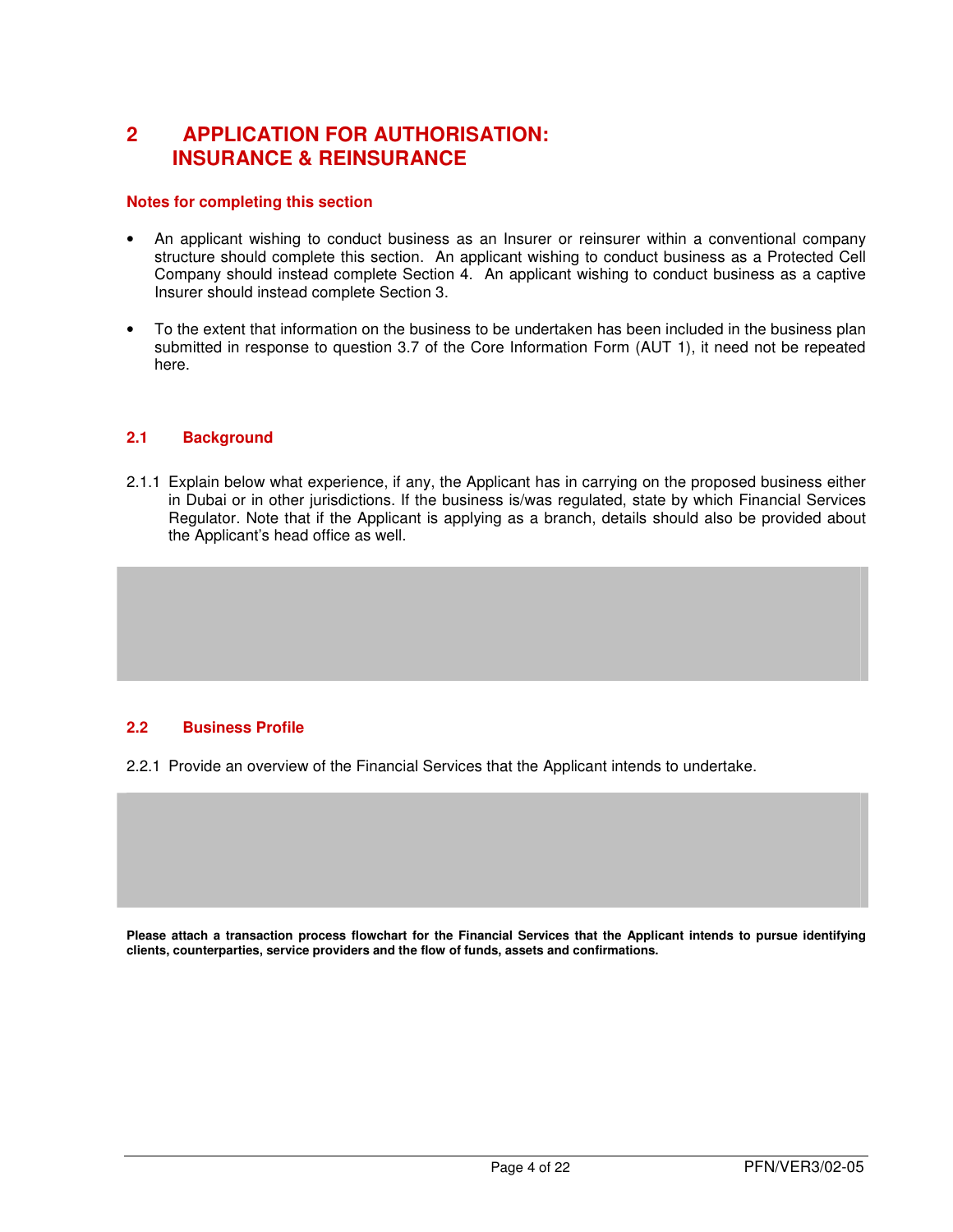2.2.2 Describe any financial services approved, or to be approved, by other Financial Service Regulators including the status of that application.

2.2.3 State the type of business (e.g. life or non-life), nature of business (e.g. direct or reinsurance) including each specific type of insurance products sold.

2.2.4 Provide details of sources of the Insurance Business (e.g. insurance brokers, agent) including the percentage from each source, split by country. Please state whether any licences are required to accept the relevant business from these countries and, if so, whether the Applicant has obtained them.

#### **2.3 Customer Base**

2.3.1 Describe in detail how the Applicant plans to obtain customers (e.g. by referral, marketing and advertising)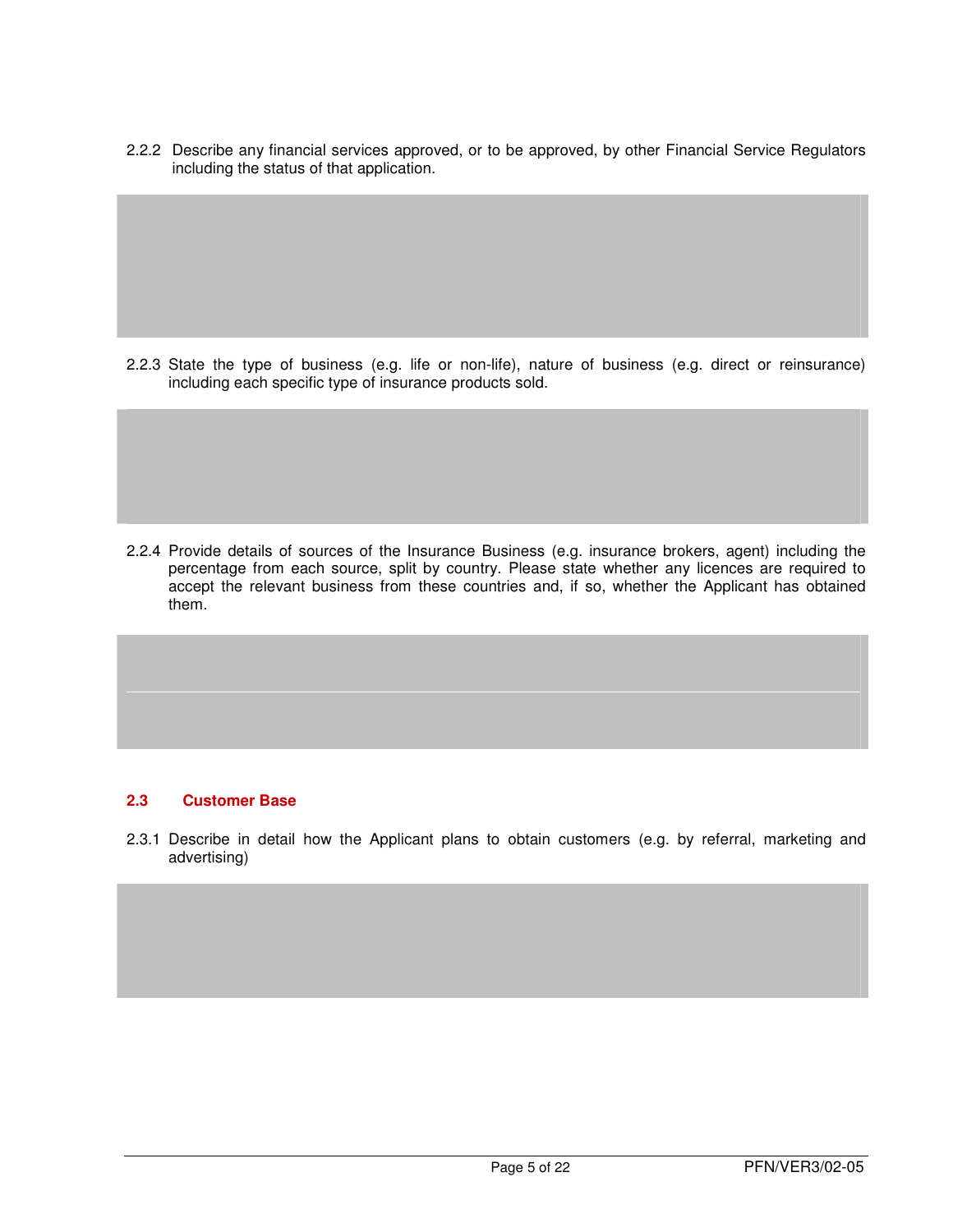2.3.2 Describe in detail the types of customers the Applicant intends to target, including the approximate size of the target customer base (e.g. institutional, related company, domestic/overseas).

2.3.3 Describe in detail how the Applicant plans to derive income from its customer (e.g. premiums, commission, and interest).

2.3.4 State whether the Applicant intends to provide services to customers who are individuals.

#### **2.4 Personnel and Internal Controls**

2.4.1 Describe the Applicant's staffing levels providing the Financial Services.

**Please attach an organisational chart, with full descriptions of the responsibilities and authority of senior management. In addition, include descriptions of any Licensed Functions to be performed by the persons in the chart.**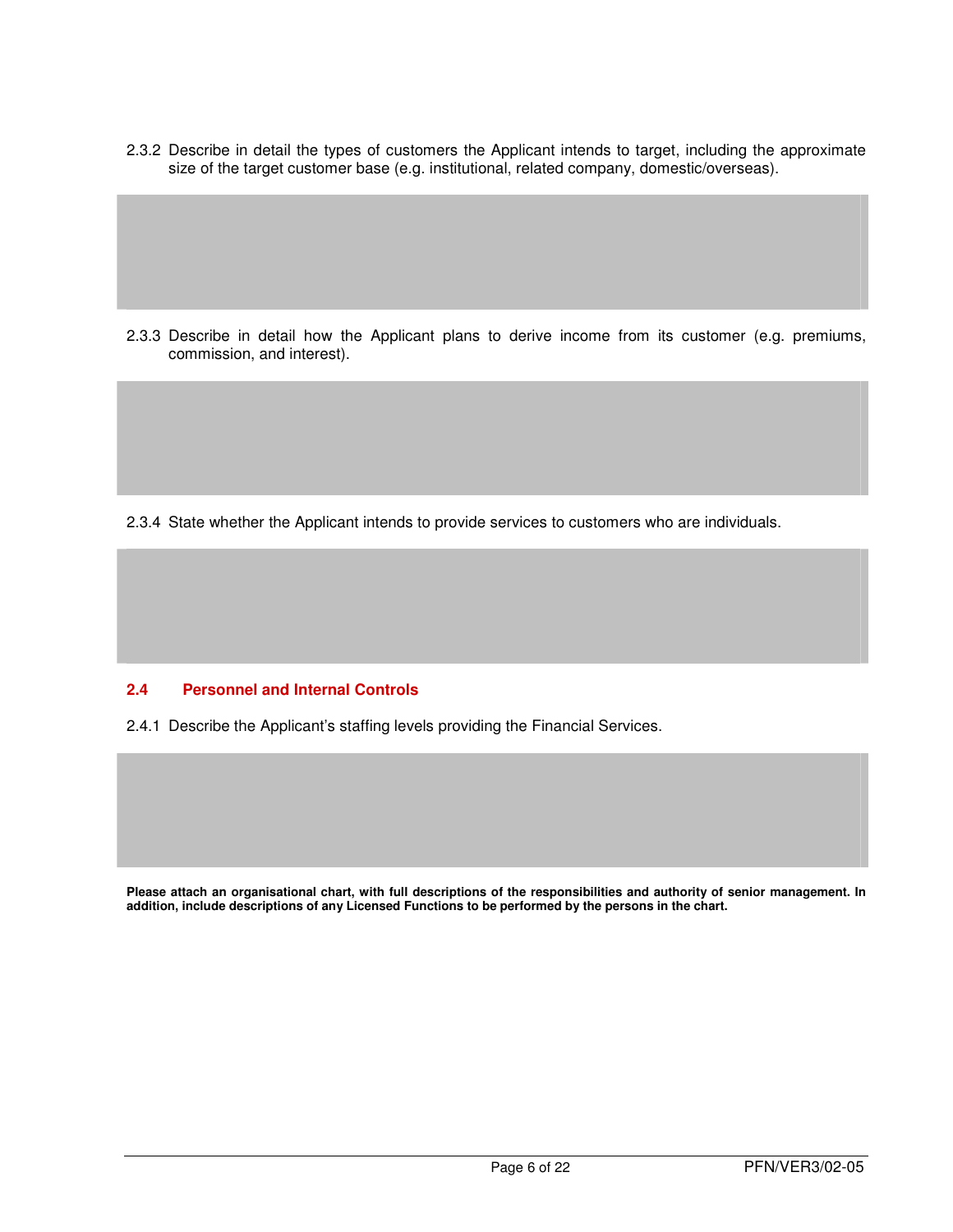## **2.5 Business Policy**

2.5.1 Please provide information on the Applicant's underwriting strategy, including systems and controls, levels of authority and details of any outsourcing arrangements not covered already.

2.5.2 Provide a description of the reinsurance, or retrocession, strategy, including:

- (a) a breakdown between quota and non-quota business;
- (b) details of the Applicant's maximum retention per risk or event after all reinsurance ceded, by principal category of business undertaken;
- (c) details of the principal reinsurers including name, address, country of incorporation and of any relationship with the Applicant or its Group;
- (d) specific details of any financial or other non-traditional reinsurance; and
- (e) internal systems and controls over the placing of reinsurance.

#### **Please attach copies of the principal reinsurance treaties.**

2.5.3 Describe the Applicant's proposed investment strategy, including details of the diversification, currency and types of investment and the estimated proportion, which will be represented by each type of investment.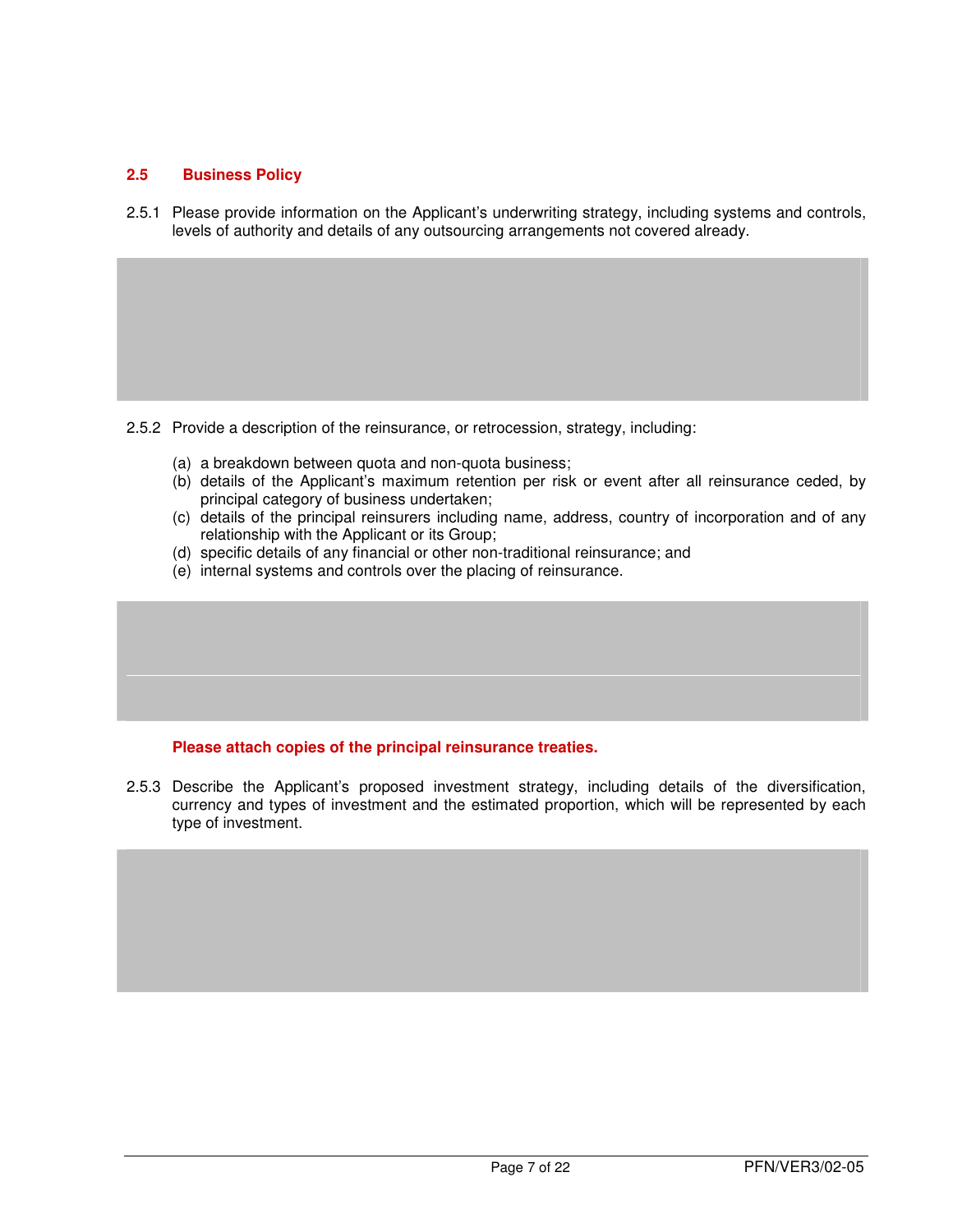2.5.4 State a rationale for the chosen investment methodology, with full details of any proposed use of derivatives or non-standard investments. Explain the Applicants approach to the use of derivatives, including its policy for effective portfolio management.

Examples of standard investments include:

- (a) Shares;
- (b) Debentures;
- (c) Derivatives;
- (d) Certificates representing certain securities; and
- (e) Units.

#### **2.6 Business Financials**

2.6.1 State the approximate breakdown of premium volume by product and location, and the bases for calculating premium rates.

2.6.2 Provide details of the policy for meeting the Applicant's capital adequacy requirements on a continuing basis. State what stress and scenario testing, if any, has been performed on the projections given in response to question 3.8 of the Core Information Form (AUT1).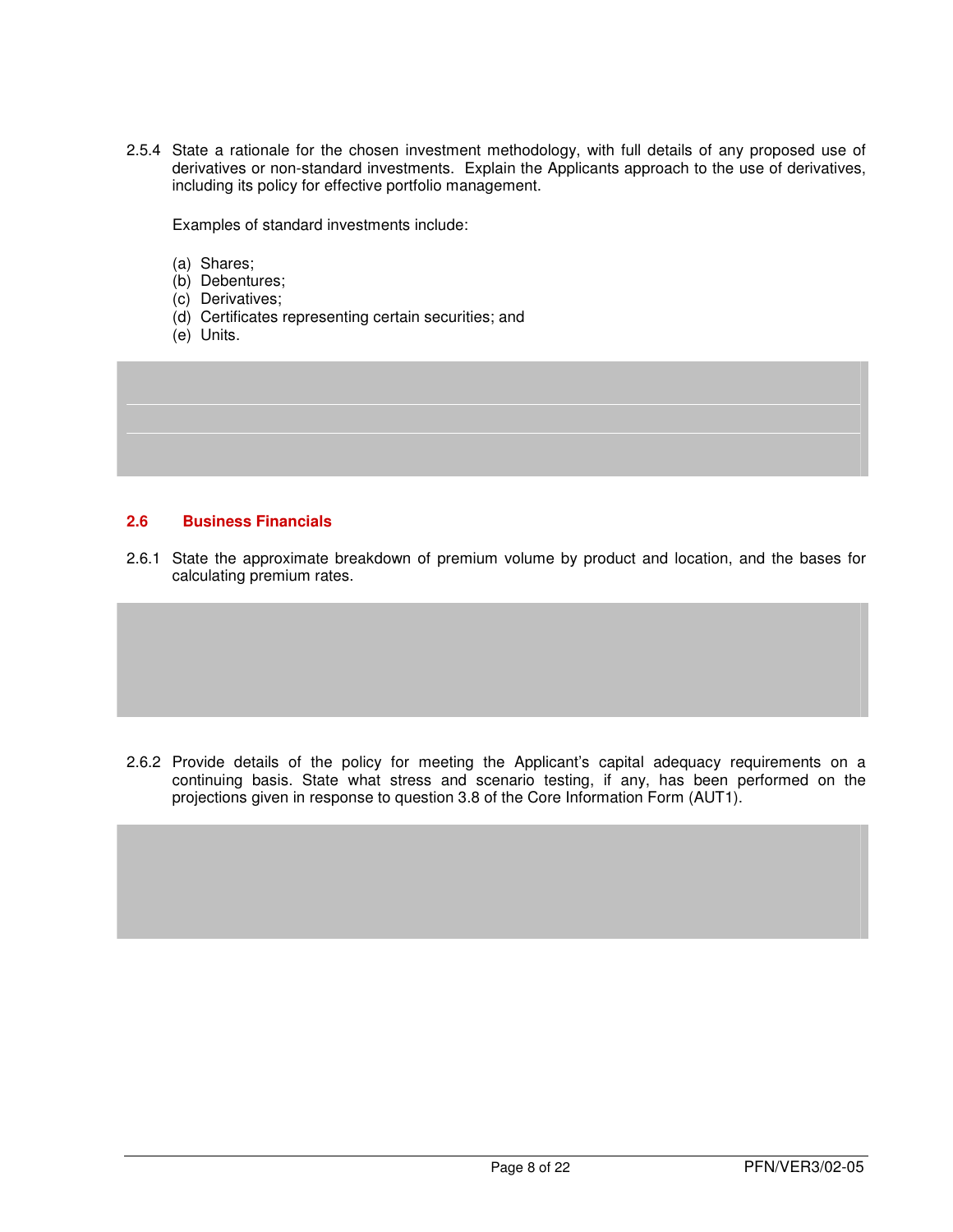2.6.3 Provide details of the current margin of solvency of the Applicant including the policy for meeting these requirements, and the methodology of each calculation. State what stress testing, if any, has been performed on these ratios.

2.6.4 Does any other jurisdiction in which the Applicant or its group operates require a calculation of solvency at the group level?

| Yes | No |  |  |
|-----|----|--|--|
|-----|----|--|--|

If "YES", **please attach** the most recent return made in that jurisdiction.

2.6.5 **Please attach** the following financial projections for each of the first three financial years after Licensing:

A forecast profit and loss account, split into income systems and include the following data:

- (a) worldwide premiums;
- (b) investment return; and
- (c) worldwide claims.

In addition, provide a list of assumptions to support these financial projects.

#### **2.7 Additional Information**

2.7.1 Please use this section to provide any information that may clarify or support your answers in Section 2.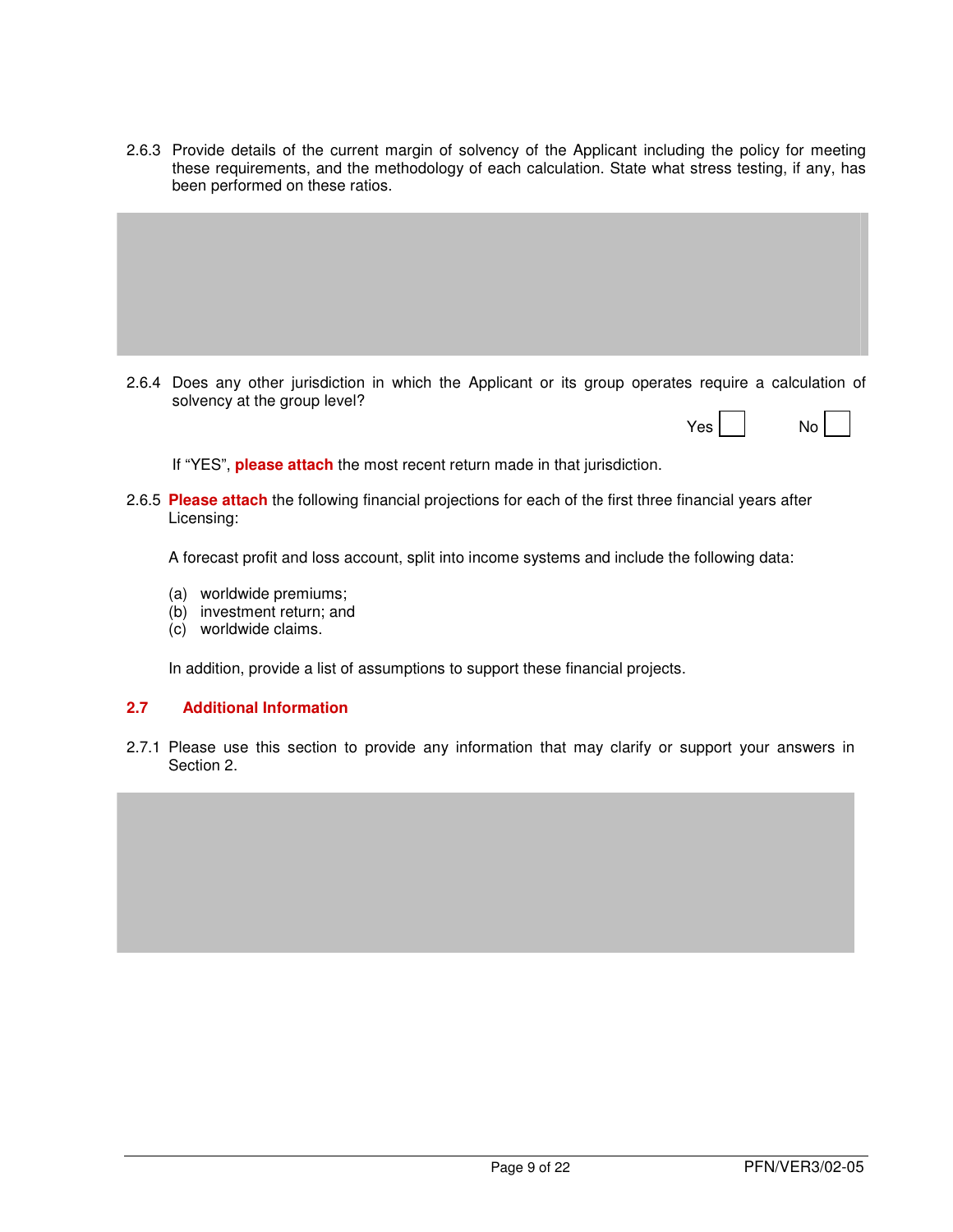## **2.8 Attachments**

#### **General details**

| Question      | <b>Document</b>                                                                                                              | <b>Attached?</b> |
|---------------|------------------------------------------------------------------------------------------------------------------------------|------------------|
| 1.2.11        | Details of due diligence, research or any other information taken<br>into consideration before appointing an actuarial firm. |                  |
| $2.2^{\circ}$ | Transaction flowcharts (i.e. new customer business)                                                                          |                  |
| 2.10          | Organisation chart showing responsibilities of senior<br>management                                                          |                  |
| 2.12          | Draft/final of outward reinsurance treaties covering business to<br>be written by the Applicant                              |                  |
| 2.17          | Calculation of solvency at group level                                                                                       |                  |
| 2.19          | Financial projections                                                                                                        |                  |
| Other         | Please list                                                                                                                  |                  |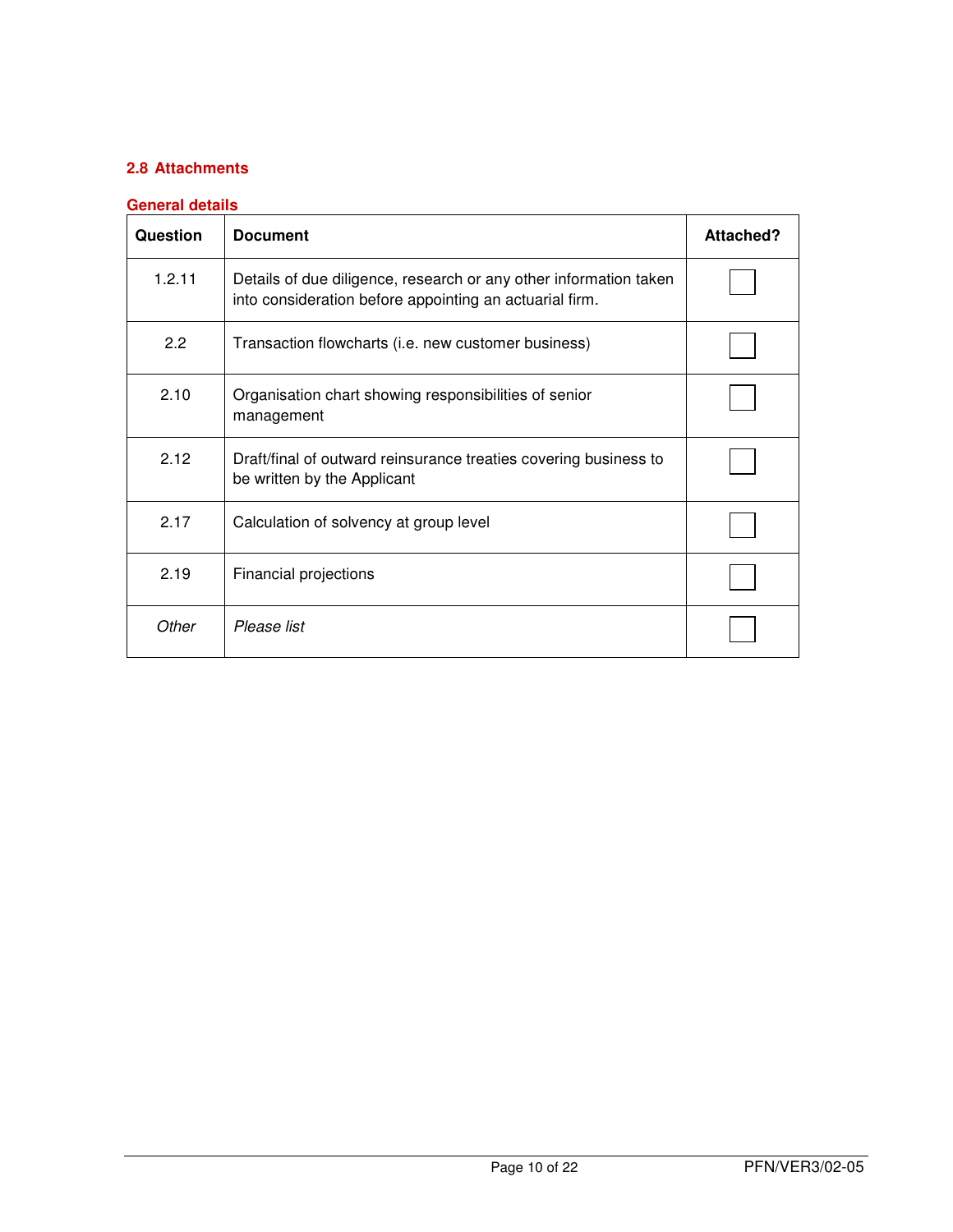# **3 APPLICATION FOR AUTHORISATION: CAPTIVE INSURANCE COMPANY**

#### **Notes for completing this section**

- This section should be completed by an applicant wishing to conduct business as a captive Insurer within a conventional company structure. An applicant wishing to conduct business as a Protected Cell Company should instead complete Section 4. An applicant wishing to conduct business as a noncaptive Insurer should instead complete Section 2.
- In this section, the word "parent" means the Group, or in the case of a Class 3 Captive an association or similar body, whose members' risks account for at least 80% of the Gross Written Premium of the Captive Insurer.
- To the extent that information on the business to be undertaken has been included in the business plan submitted in response to question 3.7 of the Core Information Form (AUT 1), it need not be repeated here.

#### **3.1 General**

3.1.1 Class of captive

| (a) Class 1   |  |
|---------------|--|
| $(b)$ Class 2 |  |
| $(c)$ Class 3 |  |

Please refer to the Glossary module (GLO) of the DFSA Rulebook for the definition of the above Captive Classes.

3.1.2 Please give details of the parents of the proposed Captive.

For a Class 1 or Class 2 Captive Insurer, list the Group members whose risks will be underwritten. For a Class 3 Captive owned by an association or other body corporate, give details of that body.

| (a) | Name & Address |  |
|-----|----------------|--|
| (b) | Name & Address |  |
| (c) | Name & Address |  |

3.1.3 Explain the relationship among the parents. If they are members of a Group, **please attach** a group organisation chart. For a Class 3 Captive, explain the connection or common bond between the persons whose risks will be insured.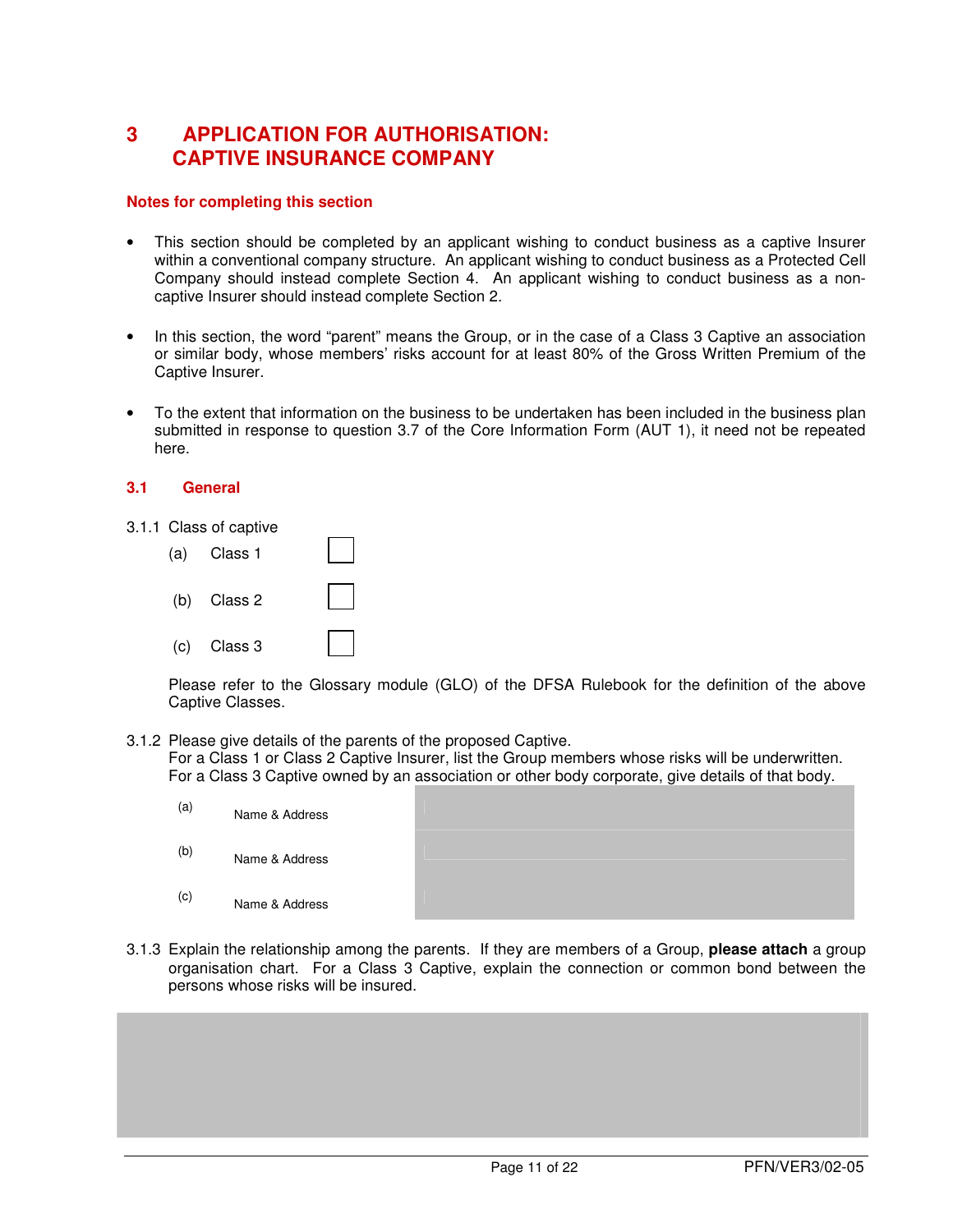3.1.4 Have any of the parent/s of the proposed Captive been associated with an application for a Cell, a Captive Insurer of any type, or any other form of self-insurance in any jurisdiction? If so, please give details.

- 3.1.5 **Please attach** the latest audited financial statements of each of the bodies listed in 3.2. Where these are members of a Group, **please also attach** the consolidated financial statements of the Group.
- 3.1.6 Will a firm of insurance managers be employed to run all or part of the business?

| ۵۵′ | N٥ |  |
|-----|----|--|
|-----|----|--|

If so, please give the firm's name, and ensure that the scope of their work has been covered in the response to questions 4.7- 4.11 of the Core Information Form (AUT 1).

#### **3.2 Insurance Business**

3.2.1 State the type of business (e.g. life or non-life), nature of business (e.g. direct or reinsurance), including each specific type of insurance product sold.

3.2.2 Provide details of sources of the Insurance Business including the percentage from each source, split by country.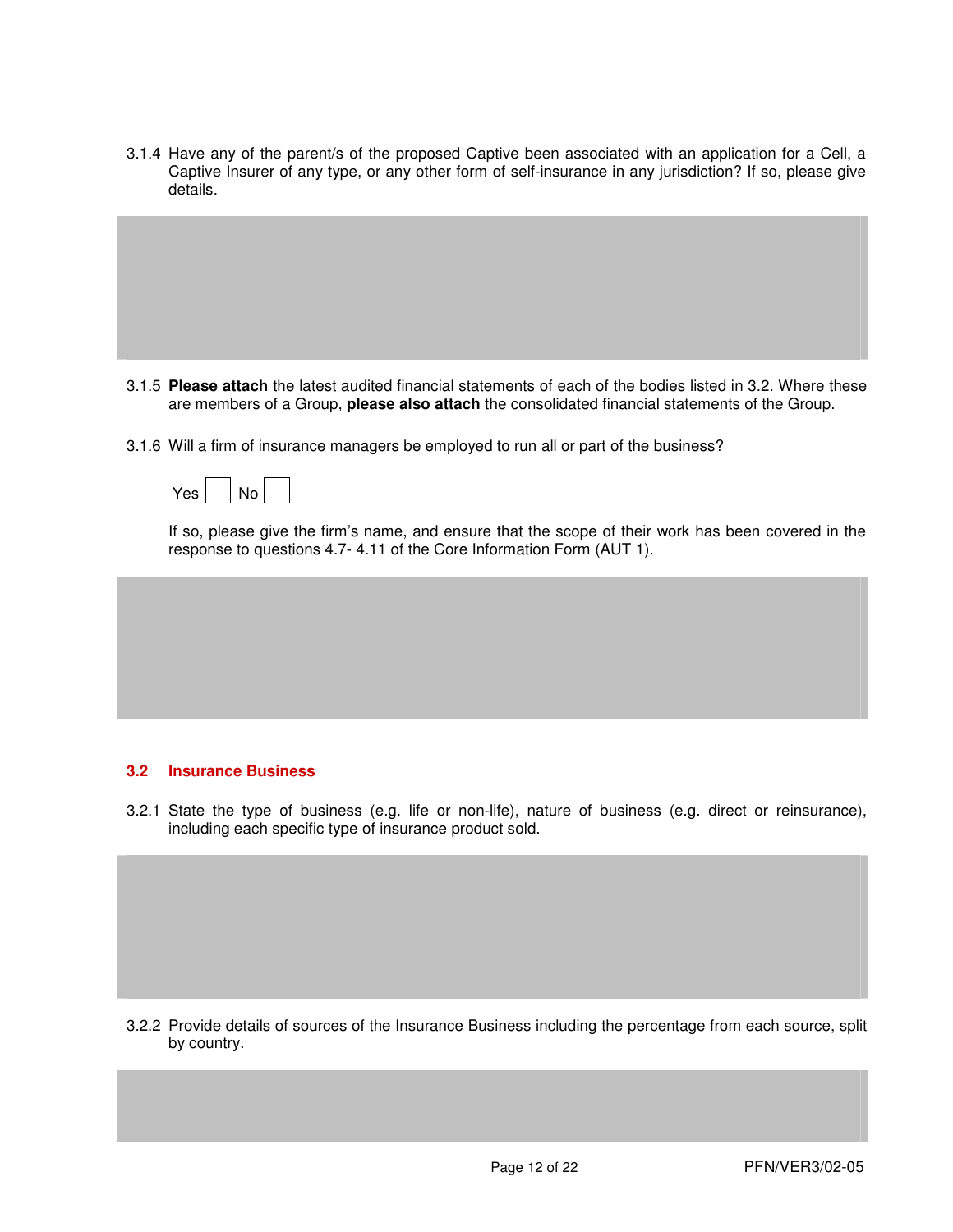3.2.3 Please state whether any licences are required to accept the relevant business from these countries and, if so, whether you have obtained them.

3.2.4 State the nature of the risks to be covered.

3.2.5 Please provide information on the applicant's underwriting strategy, including systems and controls, levels of authority and details of any outsourcing arrangements.

3.2.6 Please state the maximum gross premium income, which the Captive Insurer proposes to earn in respect of general business during the first financial year, less any rebates, refunds, reinsurance commission and reinsurance.

- 3.2.7 Provide a description of the reinsurance, or retrocession, strategy, including:
	- (a) a breakdown between quota and non-quota business;
	- (b) details of the maximum retention per risk or event after all reinsurance ceded, by principal category of business undertaken;
	- (c) details of the principal reinsurers including name, address, country of incorporation and of any relationship with the shareholders;
	- (d) specific details of any financial or other non-traditional reinsurance.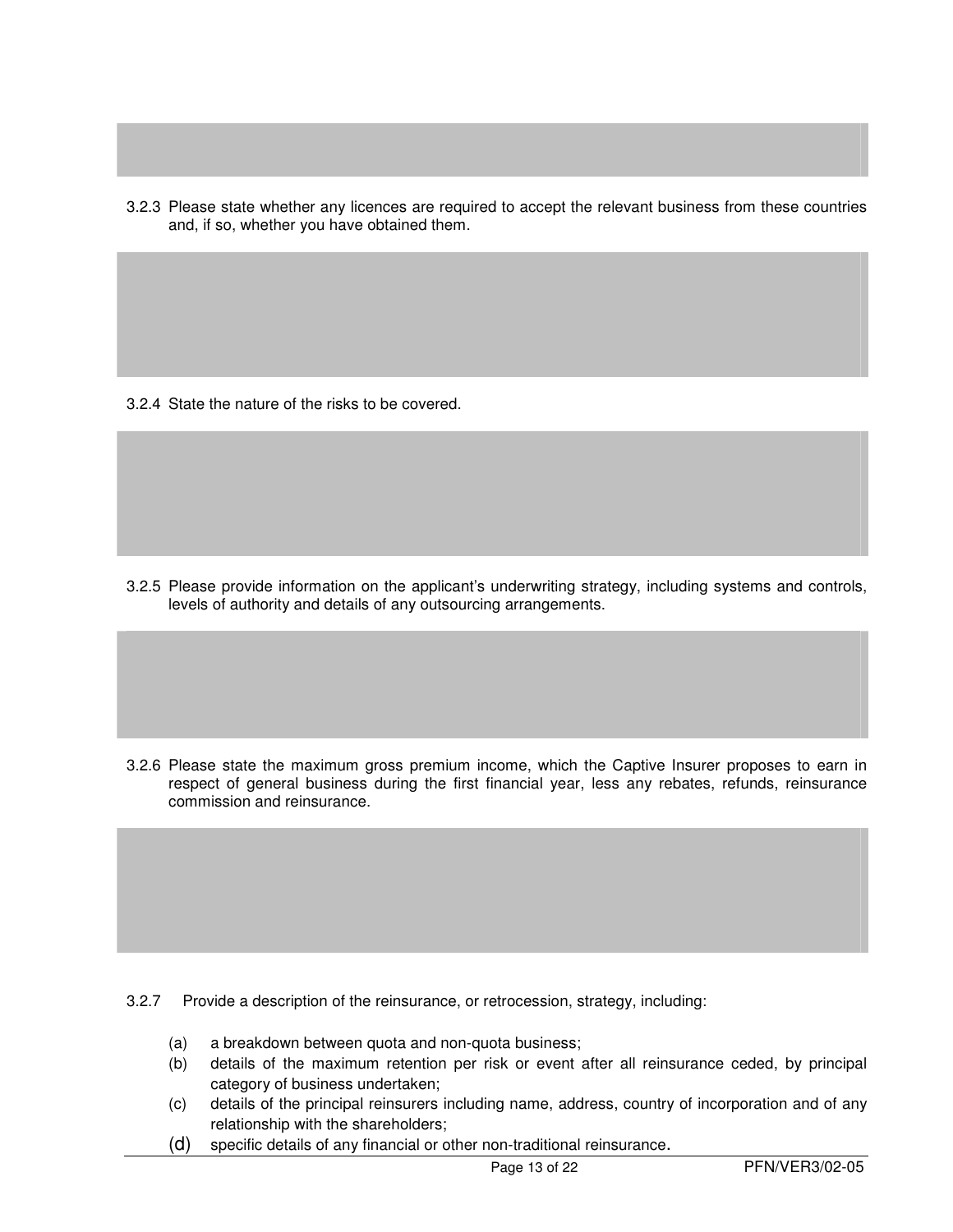3.2.8 State a rationale for the chosen investment methodology, with full details of any proposed use of Derivatives or non-standard investments. Explain the Applicants approach to the use of derivatives, including its policy for effective portfolio management.

Examples of standard investments include:

- (a) Shares;
- (b) Debentures;
- (c) Derivatives;
- (d) Certificates representing certain securities; and
- (e) Units

3.2.9 Describe the proposed investment strategy, including details of the diversification, currency and types of investment and the estimated proportion which will be represented by each type of investment.

#### **3.3 Business Financials**

3.3.1 Please give an approximate breakdown of premium volume by product and location, and the bases for calculating premium rates.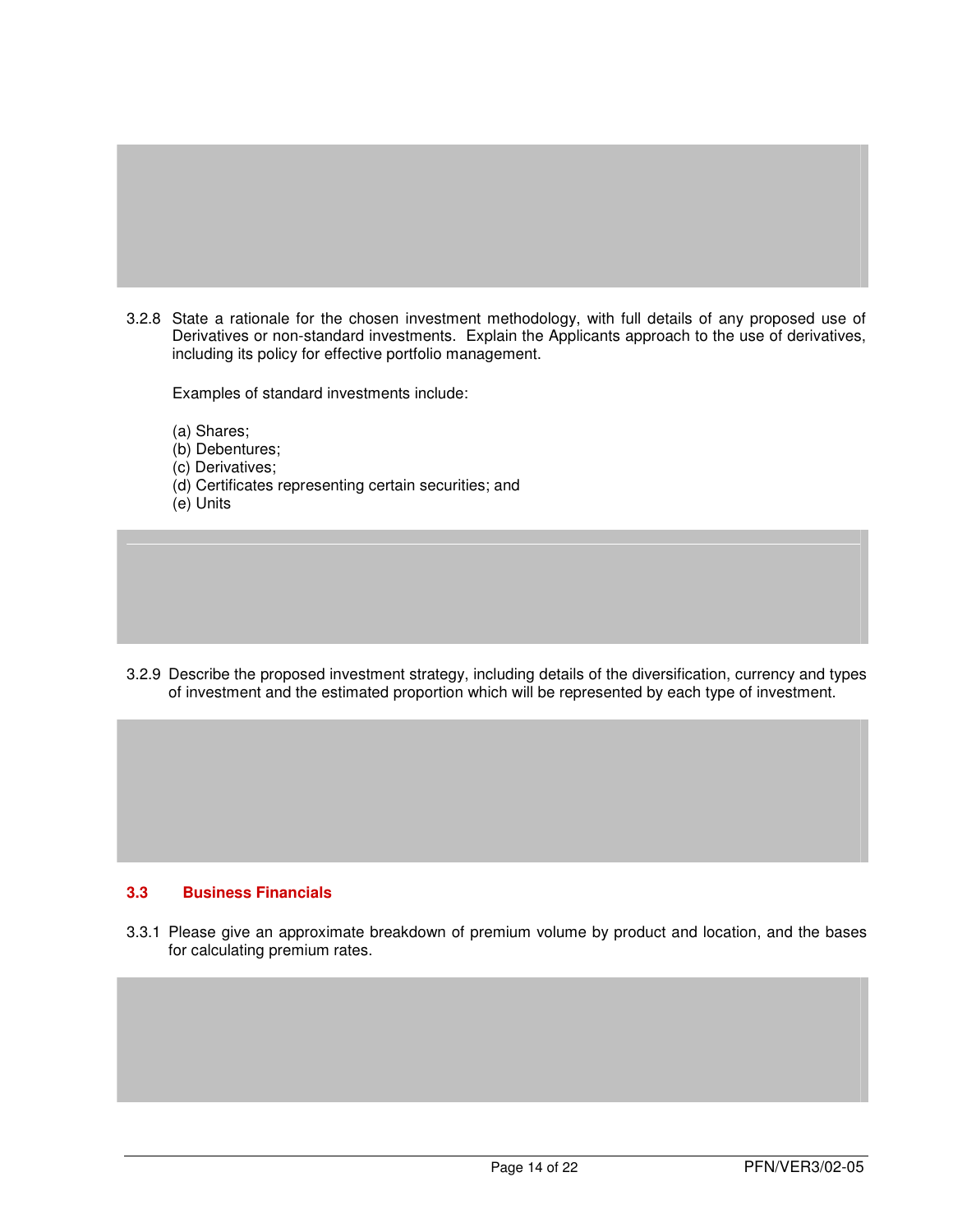3.3.2 Provide details of the policy for meeting the DFSA's capital adequacy requirements on a continuing basis. State what stress and scenario testing, if any, has been performed on the figures submitted in response to question 3.8 of the Core Information Form (AUT 1).

3.3.3 **Please attach** the following financial projections for each of the first three financial years after licensing:-

A forecast profit and loss account, split into income systems and including the following data:-

- (a) worldwide gross annual premiums broken down by line of coverage<br>(b) worldwide net annual premiums broken down by line of coverage
- worldwide net annual premiums broken down by line of coverage
- (c) investment returns; and
- (d) worldwide claims.

In addition, provide a list of assumptions to support these financial projections.

#### **3.4 Additional Information**

3.4.1 Please use this section to provide any information that may clarify or support your answers in Section 3.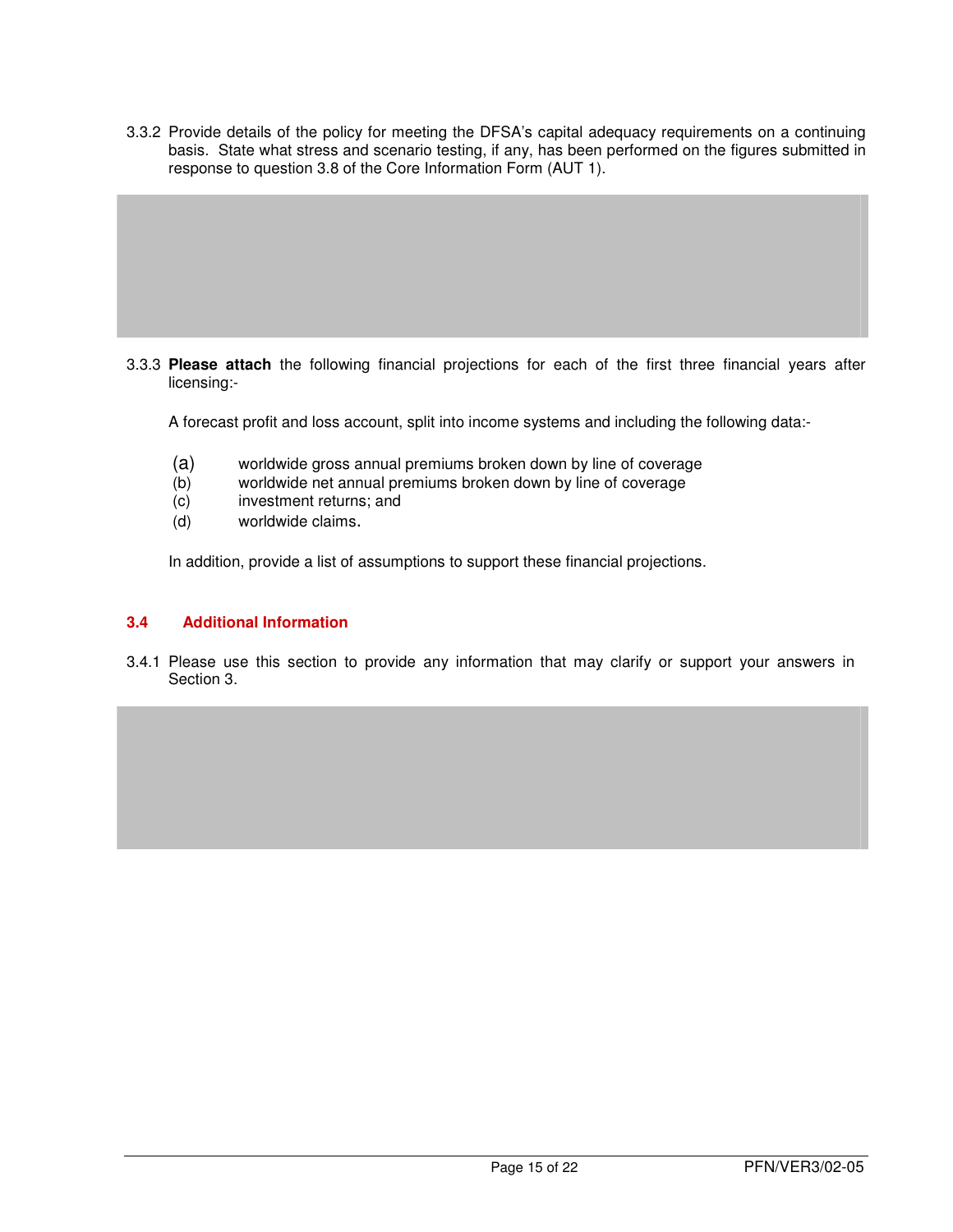# **3.5 ATTACHMENTS**

## **General details**

| Question | <b>Document</b>                                                                                                              | Attached? |
|----------|------------------------------------------------------------------------------------------------------------------------------|-----------|
| 1.2.11   | Details of due diligence, research or any other information taken<br>into consideration before appointing an actuarial firm. |           |
| 3        | Business plan                                                                                                                |           |
| 3.3      | Group organisation chart and chain of connection regarding<br>shares                                                         |           |
| 3.5      | Latest audited financial statements / consolidated Group financial<br>statements                                             |           |
| 3.13     | Principal draft / final reinsurance treaties                                                                                 |           |
| 3.18     | Financial projections                                                                                                        |           |
| Other    | Please list                                                                                                                  |           |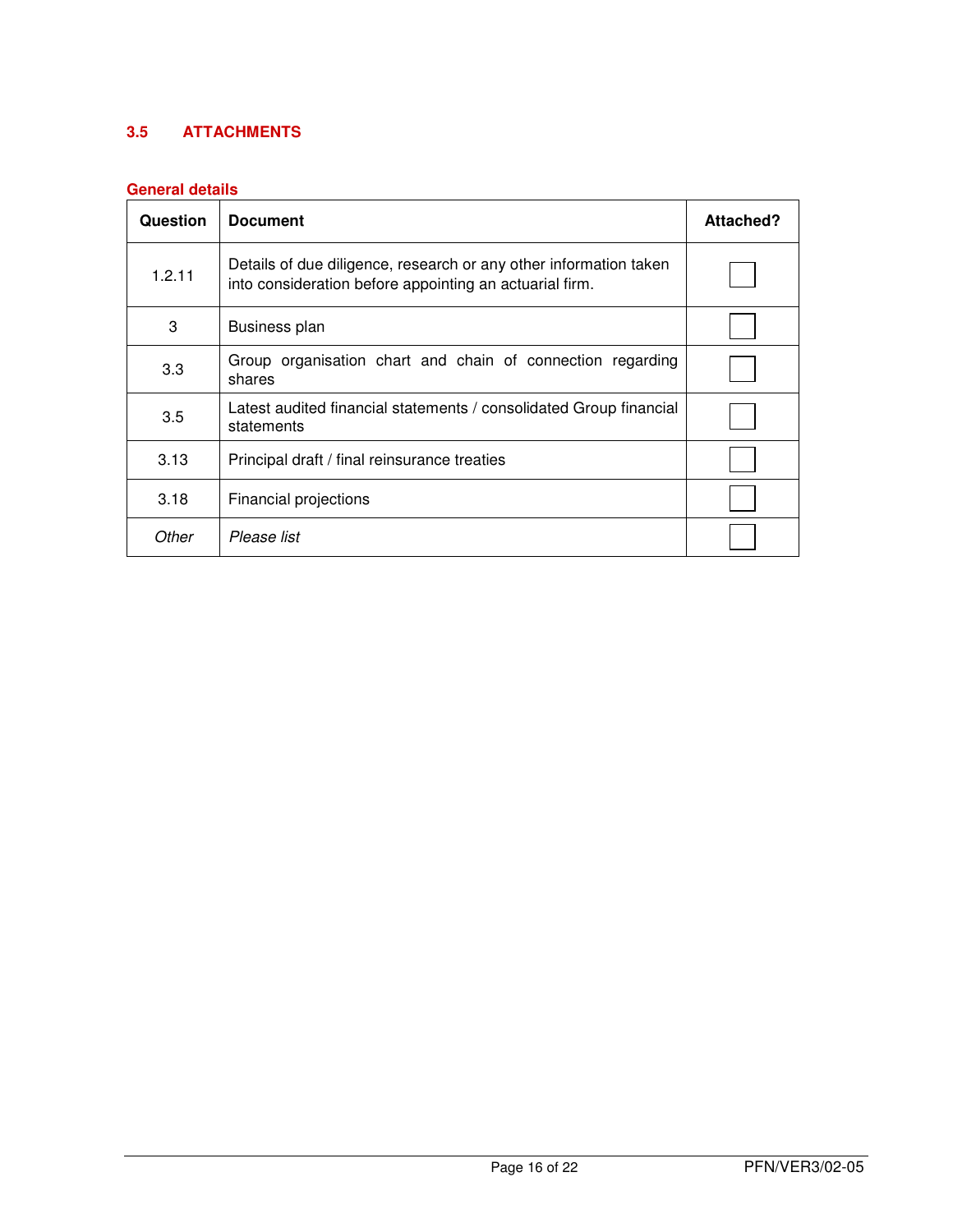# **4 Application for Authorisation: Protected Cell Company**

#### **Notes for completing this section**

- An applicant wishing to conduct business as a Protected Cell Company (PCC) should complete this section. An applicant wishing to conduct business as a Captive Insurer within a conventional company structure should instead complete Section 3. An applicant wishing to conduct business as a non-Captive Insurer should instead complete Section 2.
- In addition to this section, Form SUP3 (Application for approval for a Cell of a Protected Cell Company – Insurance) must be submitted in respect of each Cell of the Protected Cell Company expected to be in existence at the time of authorisation.
- To the extent that information on the business to be undertaken has been included in the business plan submitted in response to question 3.7 of the Core Information Form (AUT 1), it need not be repeated here.

## **4.1 General**

4.1.1 Explain below what experience, if any, the parties connected with this application have in operating a PCC or similar corporate structure.

4.1.2 Please explain the source and origin of the funds to establish the firm.

4.1.3 **Please attach** the latest audited financial statements of the corporate Controllers listed in response to question 20 of the Core Information Form (AUT 1). If any of these is a member of a Group, **please also attach** the consolidated financial statements of the Group.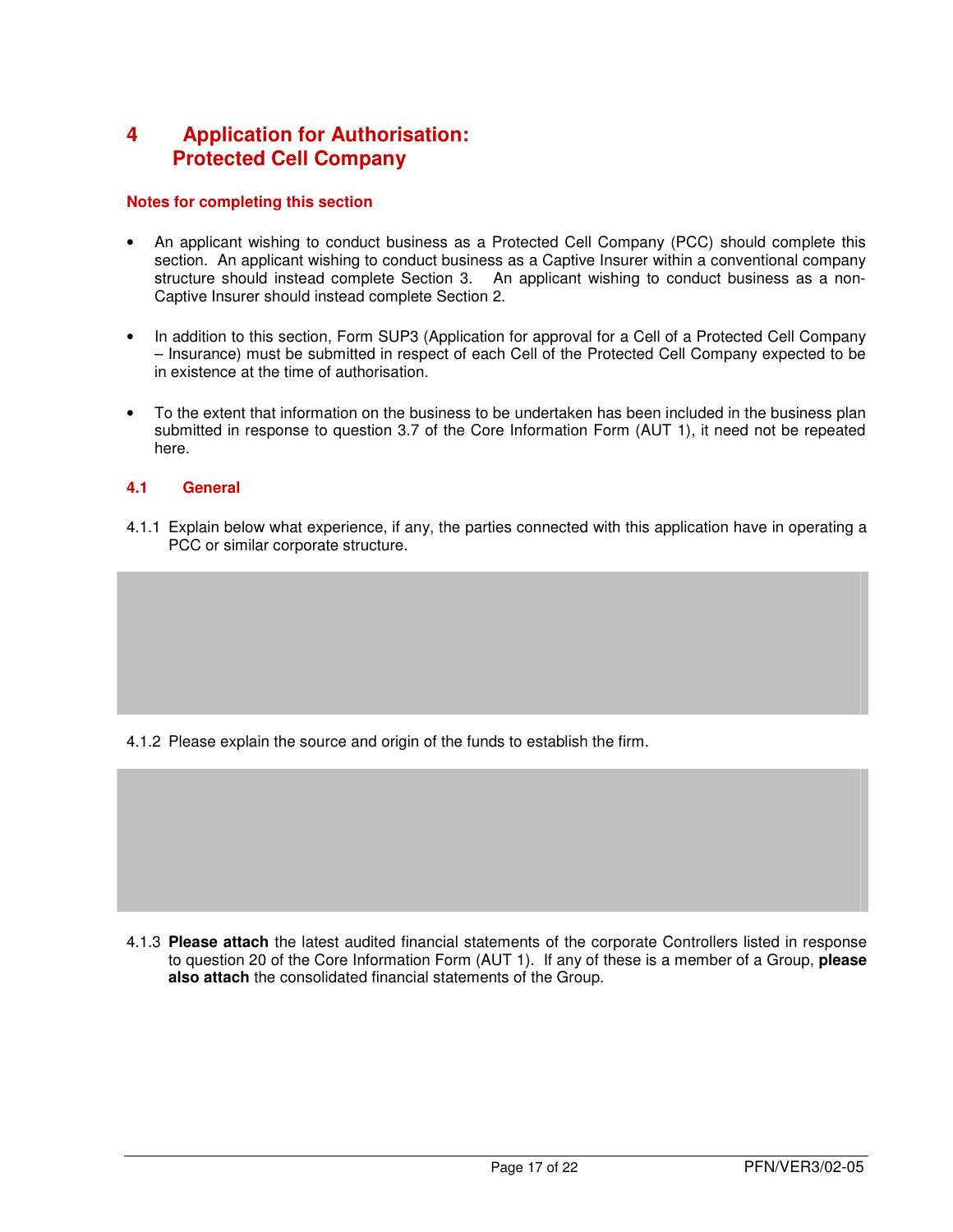4.1.4 Will a firm of insurance managers be employed to run all or part of the business? If so, please give the firm's name, and ensure that the scope of their work has been covered in the response to questions 4.7-4.11 of the Core Information Form (AUT 1).

#### **4.2 Insurance Business**

- Note: This section is concerned with the business of the PCC as a whole, including both the Cells initially proposed and those expected to be created over the period of the business plan.
- 4.2.1 Please state the types of Cell that the PCC expects to have over the period of its business plan. (For example, will they target captive business of a particular type or from particular industries?)

4.2.2 State the type of business (e.g. life or non-life), nature of business (e.g. direct or reinsurance) that the Firm expects the targeted Cells to write.

4.2.3 State the nature of the risks to be covered by the Cells targeted.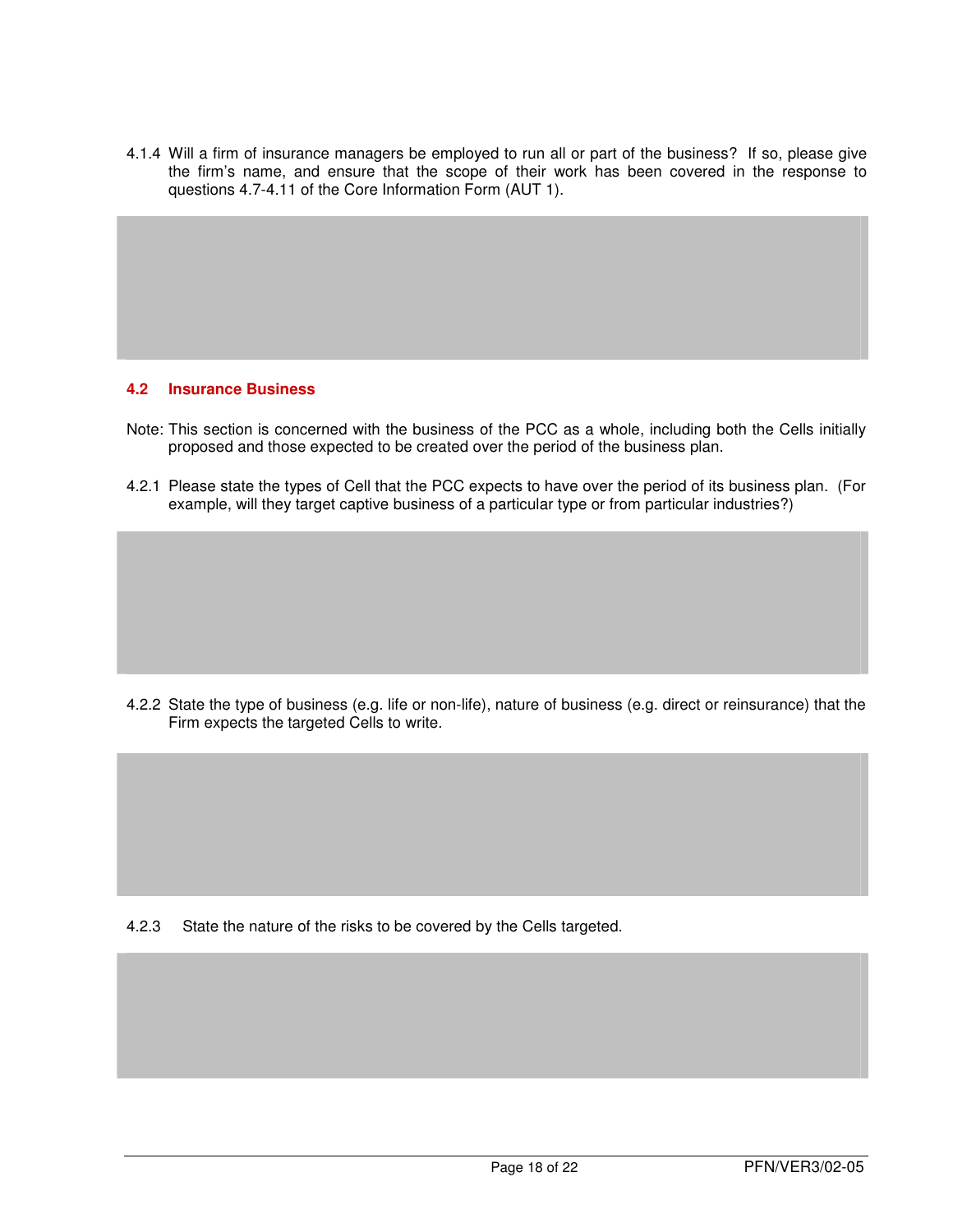4.2.4 Please state the maximum gross premium income the applicant expects to earn in total in respect of general business during the first financial year, less any rebates, refunds, reinsurance commission and reinsurance.

4.2.5 Please give an approximate breakdown of premium volume by product and location, and the bases for calculating premium rates.

4.2.6 Provide a description of the reinsurance, or retrocession, strategy, including:

- (a) a breakdown between quota and non-quota business;
- (b) details of the maximum retention per risk or event after all reinsurance ceded, by principal category of business undertaken;(c)
- (c) details of the principal reinsurers including name, address, country of incorporation and of any relationship with the Cell shareholders;
- (d) specific details of any financial or other non-traditional reinsurance.

#### **4.3 Business Financials**

Note: This section is concerned with the business of the PCC as a whole, including both the Cells initially proposed and those expected to be created over the period of the business plan. Where applicable, it covers both Cellular and Non-Cellular assets and liabilities.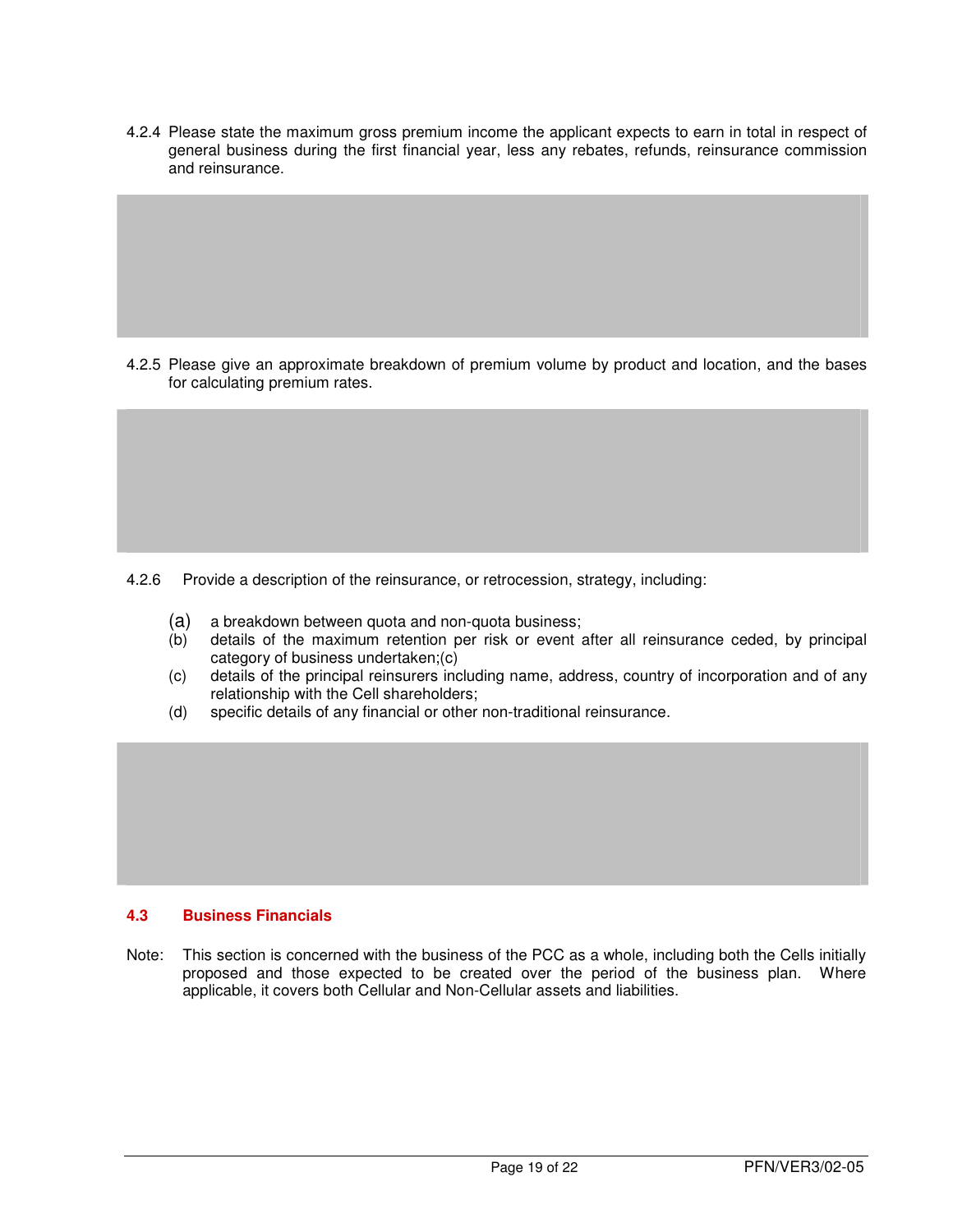4.3.1 Describe the proposed investment strategy for the firm's assets, including details of the diversification, currency and types of investments and the estimated proportion, which will be represented by each type of investments. Include here the investment strategy for non-cellular assets.

- 4.3.2 **Please attach** financial projections for Non-Cellular assets and liabilities for each of the first three financial years after licensing. In addition, provide a list of assumptions to support these financial projections.
- 4.3.3 Provide details of the policy for meeting the DFSA's Non-Cellular capital adequacy requirements on a continuing basis. State what stress and scenario testing, if any, has been performed on the figures submitted in response to question 3.8 of the Core Information Form (AUT 1).

#### **4.4 Additional Information**

4.4.1 Please use this section to provide any information that may clarify or support your answers in Section 4.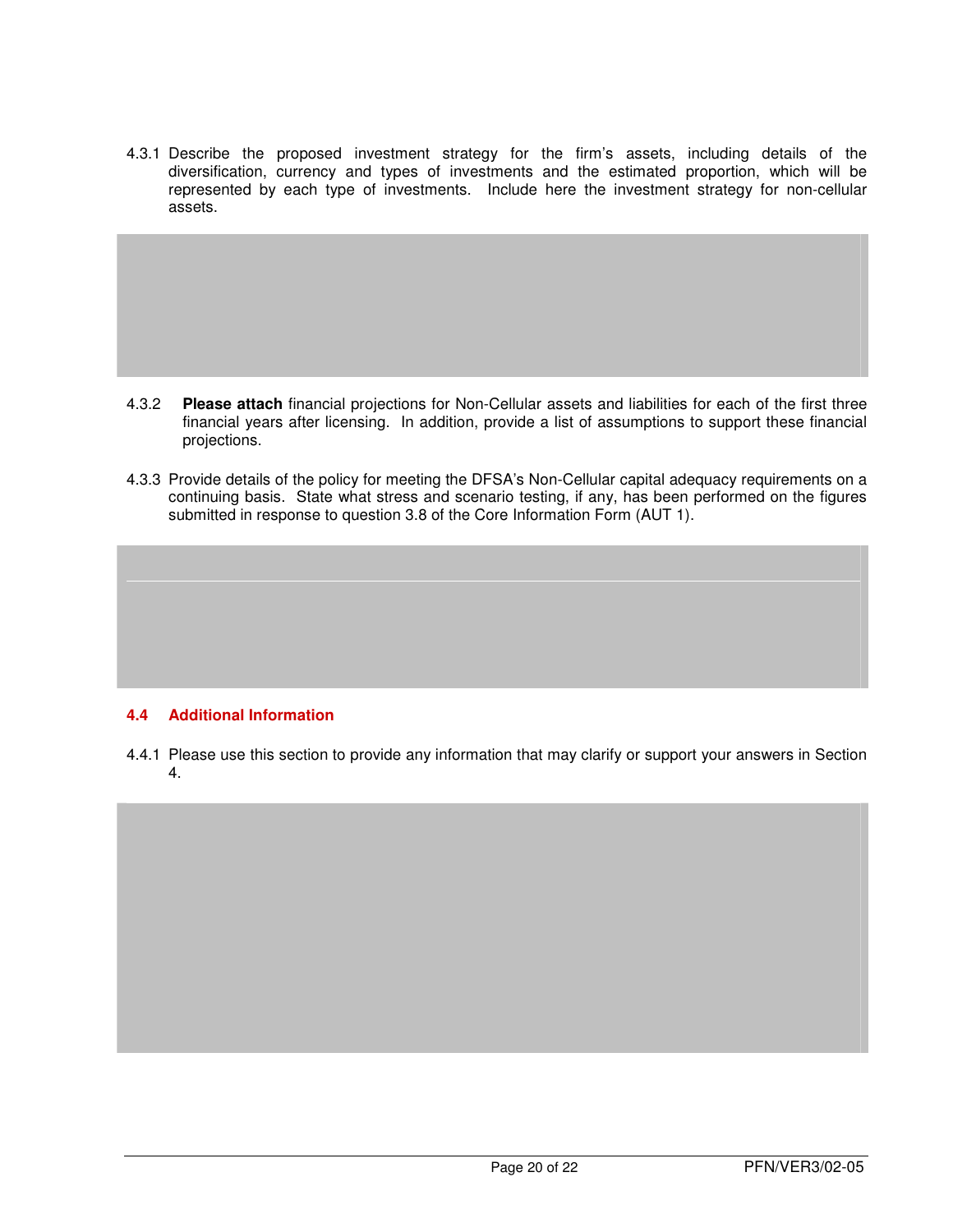## **4.5 Attachments**

## **General details**

| Question | <b>Document</b>                                                                                                              | Attached? |
|----------|------------------------------------------------------------------------------------------------------------------------------|-----------|
| 1.2.11   | Details of due diligence, research or any other information taken<br>into consideration before appointing an actuarial firm. |           |
| 4        | Business plan                                                                                                                |           |
| 4.3      | <b>Financial statements</b>                                                                                                  |           |
| 4.12     | Financial projections                                                                                                        |           |
| Other    | Please list                                                                                                                  |           |